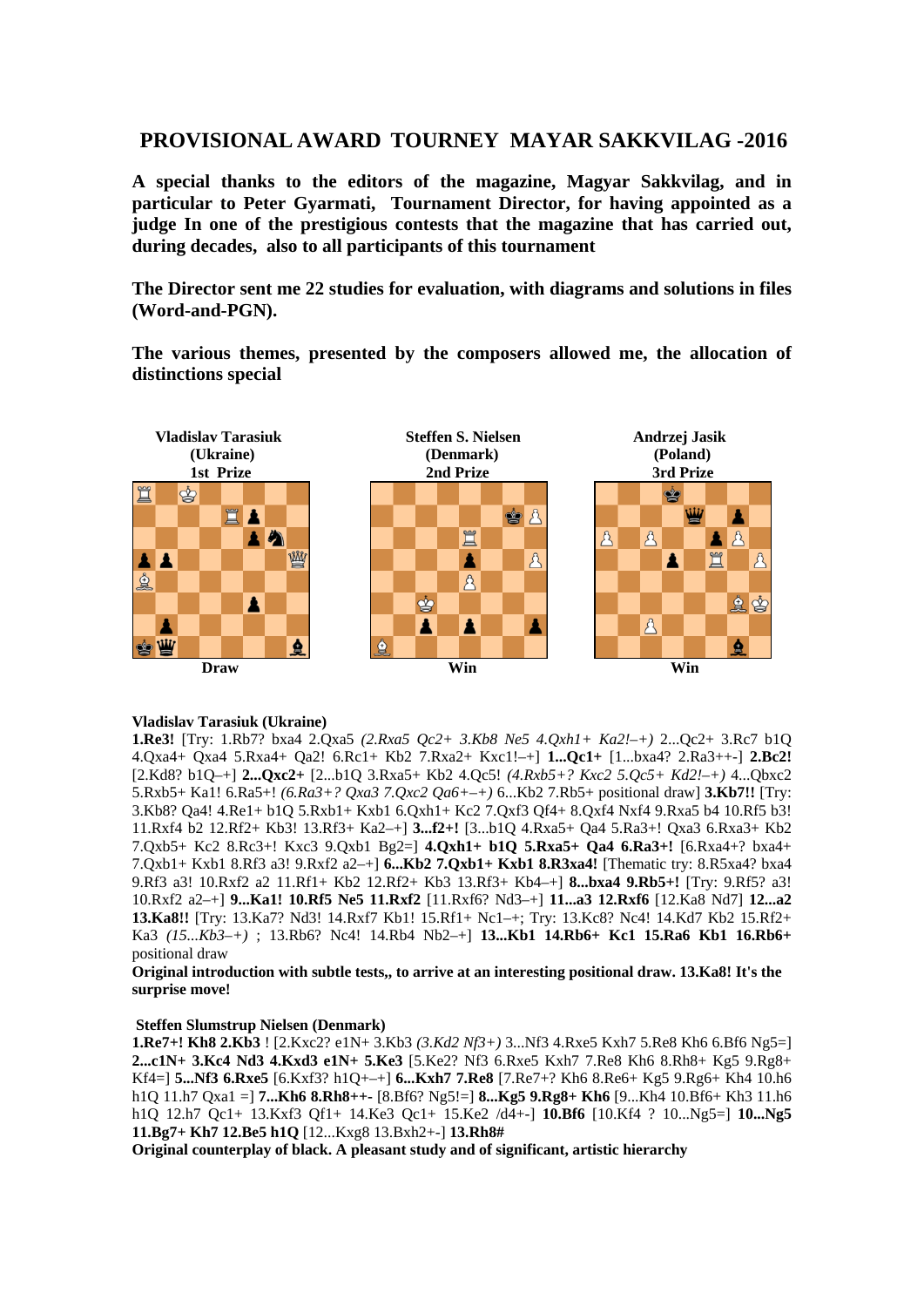### **Andrzej Jasik (Poland)**

**1.Re5! Qc5! 2.c7+!** [2.h6? Qxc6=] **2...Kd7 3.h6** [3.a7? Qc6=] **3...gxh6 4.a7** [4.g7? fxe5=] **4...Qc6! 5.g7 Qa8 6.Rf5!** [6.Rxd5+? Ke7=; 6.Rh5? Ke7 7.Rxh6 d4! 8.Rh8 Qh1+ 9.Kg4 Qe4+=] **6...Ke7** [6...Ke6 7.Rf4 Kf7 8.Rg4 Kg8 9.Rb4 Bxa7 10.Rb8+ Bxb8 11.cxb8Q+ Qxb8 12.Bxb8 Kxg7 13.Kg4+-] **7.Be5! Qc8 8.Kh4!** [8.a8Q? Qxf5+=; 8.Kg3? Qxf5 9.g8N+ Kf8 10.a8Q+ Kg7 11.Bxf6+ Kh7!=] **8...Qxf5** [8...fxe5 9.Rf8+-; 8...Bxa7 9.Rxf6+-] **9.g8Q** wins.

**Surprisingly, as the position allows for a variety of alternatives, with precise movements of the white , complemented with appropriate trials** 



#### **Pavel Arestov (Russia)**

**1.e7 a2!** [1...Bxe2 2.Nxe2 a2 3.e8Q a1Q+ 4.Kb4+-] **2.Nxa2 Bxe2 3.e8Q** [3.Nc3? Bh5=] **3...Bb5+ 4.Qxb5+ axb5+ 5.Kb4!!** [5.Kxb5? h5 6.d5 h4! 7.Nc1 h3 8.Nd3 h2 9.Nf2 Ke5 10.Kc6 Kf4 11.d6 Kg3 12.Nh1+ Kg2= no b.p. b5!] **5...h5** [5...Ke4 6.Kc5 h5 7.d5+-; 5...Ke6 6.Kc5+-] **6.d5!** zz, btm **6...h4**  [6...Ke5 7.Kc5 - main line.] **7.Nc1!** zz, btm [7.Nc3? h3 8.Nd1 Ke5 9.Kc5 b4! 10.Kxb4 Kxd5–+] **7...h3**  [7...Ke5 8.Kc5 b4 9.Nd3+! Ke4 10.d6+-] **8.Nd3!** zz, btm main A [8.Ne2? Ke5 9.Kc5 h2=] **8...h2** [main B 8...Ke4 9.d6! Ke3! *(9...Kxd3? 10.d7 h2 11.d8Q++-; 9...h2 10.Nf2+ Kf3 11.Nh1 Kg2 12.d7 Kxh1 13.d8Q+-)* 10.Ne5! *(10.d7? h2=)* 10...Kf4! *(10...h2 11.Ng4++-; 10...Ke4 11.d7 h2 12.Ng4 h1Q 13.Nf2++-)* 11.Nf3! *(11.d7? h2= 12.Nd3+? Ke3 13.Ne5 Kf4* - loss of time*)* 11...Kxf3 12.d7 h2 13.d8Q h1Q 14.Qd5+-Qa8] **9.Nf2** zz, btm **9...Ke5 10.Kc5 b4! 11.Ng4+!** [11.Kxb4? Kxd5=; 11.d6? b3 12.d7 b2=] **11...Kf4** [11...Ke4 12.Nxh2 b3 13.Kc4 b2 14.Nf1 b1N 15.d6!+-] **12.Nxh2 b3 13.Nf1 b2 14.Nd2 win. With an ingenious introduction, arrives a pleasant end, that can be presented in the games of competition and in Clubs of friends of the chess** 

### **Martin Minski (Germany)**

**1.Qc2+** [1.Qxh5+? Rxh5=] **1...Qf5** [1...f5 2.Rh3+-] **2.Ne4!** [2.Rh3+? Kg6!=; 2.Qc8? Bg7 3.Rh3+ Bh6=] **2...Bg7** [2...Rxe4 3.Qh2++-; 2...Qxe4 3.Qh2++-] **3.Qh2+ Bh6** [3...Qh5 4.Rh3+-] **4.Qh5!!** Umnov effect (1.Qxh5+?) **4...Rd5+** [4...Qxe4 5.Qf7++-; 4...Rxe4 5.Qf7+ Bg7 6.Qxg7#] **5.Ke7 Qxh5** [5...Rd7+ 6.Kxd7 Qxe4 7.Qf7++-] **6.Nxf6+ Kh8 7.Rg8# model mate** 

**Fans of resolution, of problems and studies**, **grateful!**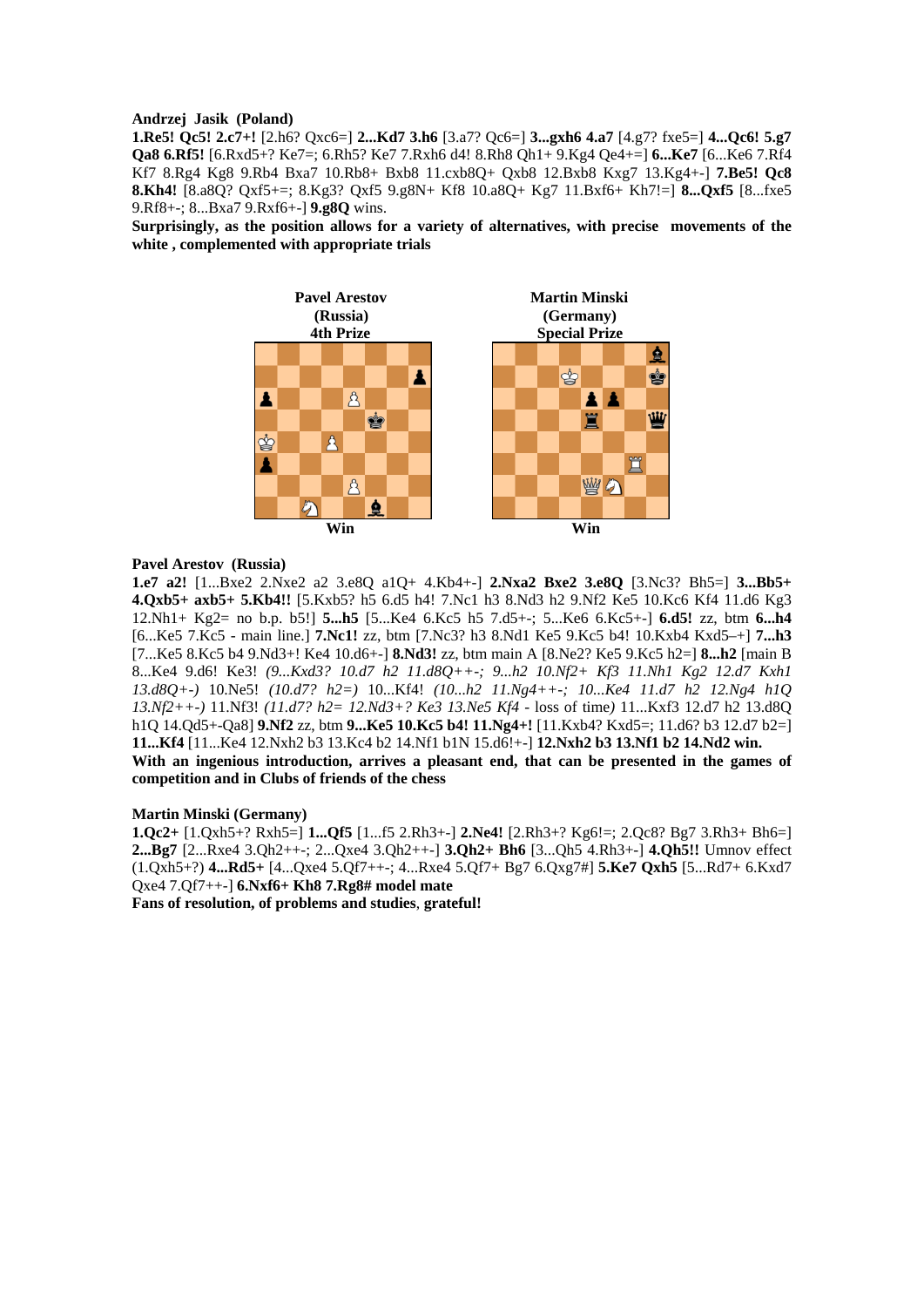

### **Andrzej Jasik (Poland)**

**1.Nc6+!** [1.Qf4? Qg1+ 2.Kb2 Qxa7=] **1...Bxc6 2.dxc6** I. **2...Qg7+** [II. 2...Qg1+ 3.Qd1+! Qxd1+ 4.Kb2 Ke7 *(4...Kc7)* 5.a8Q Qd6 6.Qb7+ Kd8 7.Qxh7 wins.] **3.Qf6+!** [3.Ka2? Qxa7=] **3...Qxf6+** [3...Nxf6 4.a8Q++-] **4.Ka2 Ke7 5.a8Q Qc3** [5...Kd6 6.e5+ Qxe5 7.Qb8++-; 5...Qf2 6.Qb7+ Kd6 7.e5+ Kxe5 8.Kb2+-] **6.Qb7+ Kd6** [6...Kf6 7.c7 Qxc2+ 8.Qb2+ Qxb2+ 9.Kxb2+-] **7.e5+! Kxe5 8.c7 Qxc2+ 9.Qb2+ Qxb2+ 10.Kxb2 wins**.

# **Pleasant coordination in the construction of the studio with two lines, with timely deliveries of the queen**

# **Ilham Aliev (Azerbajyan)**

**1.Qa1+ Kh7** [1...d4? 2.Qxd4+ Kh7 3.Be4#] **2.Qb1+** [2.Qf6? Qc8+ 3.Ke7 Qc7+=] **2...Kh8 3.Qb2+ Kh7 4.Qc2+ Kh8 5.Qc3+ Kh7 6.Qd3+ Kh8 7.Qd4+ Kh7 8.Be4+! dxe4 9.Qxe4+ Kh8 10.Qh1+ Qh7 11.g6!!**  [11.Qxh7+ Kxh7 12.Kf7 Nf3 13.g6+ Kh6 14.g7 Ng5+ 15.Kf6 Kh7–+] **11...Qxh1 12.g7+ Kh7 13.g8Q+ Kh6 14.Qh8+!** [Try 14.Qg7+? Kh5 15.Qh7+ Kg4 16.Qxh1 Nf3! *(16...Nh3 17.Qd1+ f3 18.Qd7+ Kh4 19.Qd4+ Kh5 20.Qe5+ Kg4 21.Qe6+ Kh4 22.Qe4+)* 17.Qd1 g2 18.Qd7+=] **14...Kg5 15.Qxh1+-** 

# **Ingenious adaptation in a theme of domination culminating in matte or capturing the Queen by pin**

# **Daniel Keith (France)**

**1.Qd4!** [1.Kb6? Qxf2+=; 1.Ka5? Qh5+ 2.Kb6 Nxd6 3.Rg1+ Kf7 4.Qd7+ Kf6 5.Ng5 Rb2+!= *(5...Nf7? 6.Qd4+ Ke7 7.Nxf7 Kxf7 8.Rg7+ Ke6 9.f4!!+-)* ; 1.Rg1+? Kf7 2.Nd8+! *(2.Ng5+ Qxg5+)* 2...Qxd8! *(2...Kf8? 3.Qd4 Qf6 4.Ne6+ Kf7 5.Qxf6+ Nxf6 6.Rg7++-)* 3.Qb3+ Kf6 4.Qf3+ Ke5 5.Qxe2 Qd7+ 6.Ka5 b6+!=; 1.Qa8+? Kf7=] **1...Nxd6+!** [1...Kf7 2.d7+-; 1...Qf6 2.d7! *(2.Rg1+? Kh7!=; 2.Ra8+? Kh7 3.d7 Rb2+!=)* 2...Rb2+ *(2...Nd6+ 3.Ka4)* 3.Ka4 Nc3+ 4.Ka3+-] **2.Qxd6 Rb2+ 3.Ka5 Qxf2!** [3...Qh5+ 4.Nc5 b6+ 5.Ka6 Qe2+ 6.Nd3+-; 3...b6+ 4.Ka6+-] **4.Rg1+!** [4.Qd8+? Kf7 5.Ng5+ *(5.Rf1 Ra2+ 6.Kb4 Rb2+=; 5.Qd7+ Kf6=)* 5...Kg7! 6.Qe7+ *(6.Qd7+ Kg8! 7.Qc8+ Kg7)* 6...Kg8 7.Qh7+ Kf8 8.Ne6+ Ke8 9.Nc7+ Kf8 10.Qh8+ Kf7! 11.Qe8+ Kg7=] **4...Qxg1 5.Qd8+ Kf7** /Kh7 **6.Ng5+ Kg6 7.Qe8+!** [7.Qg8+? Kh5!=] **7...Kxg5** [7...Kh6 8.Qh8+ Kg6 9.Qh7++-] **8.Qg8+-**

**With an and apparent game and introduction appropriate, it concludes with the domination of the Queen**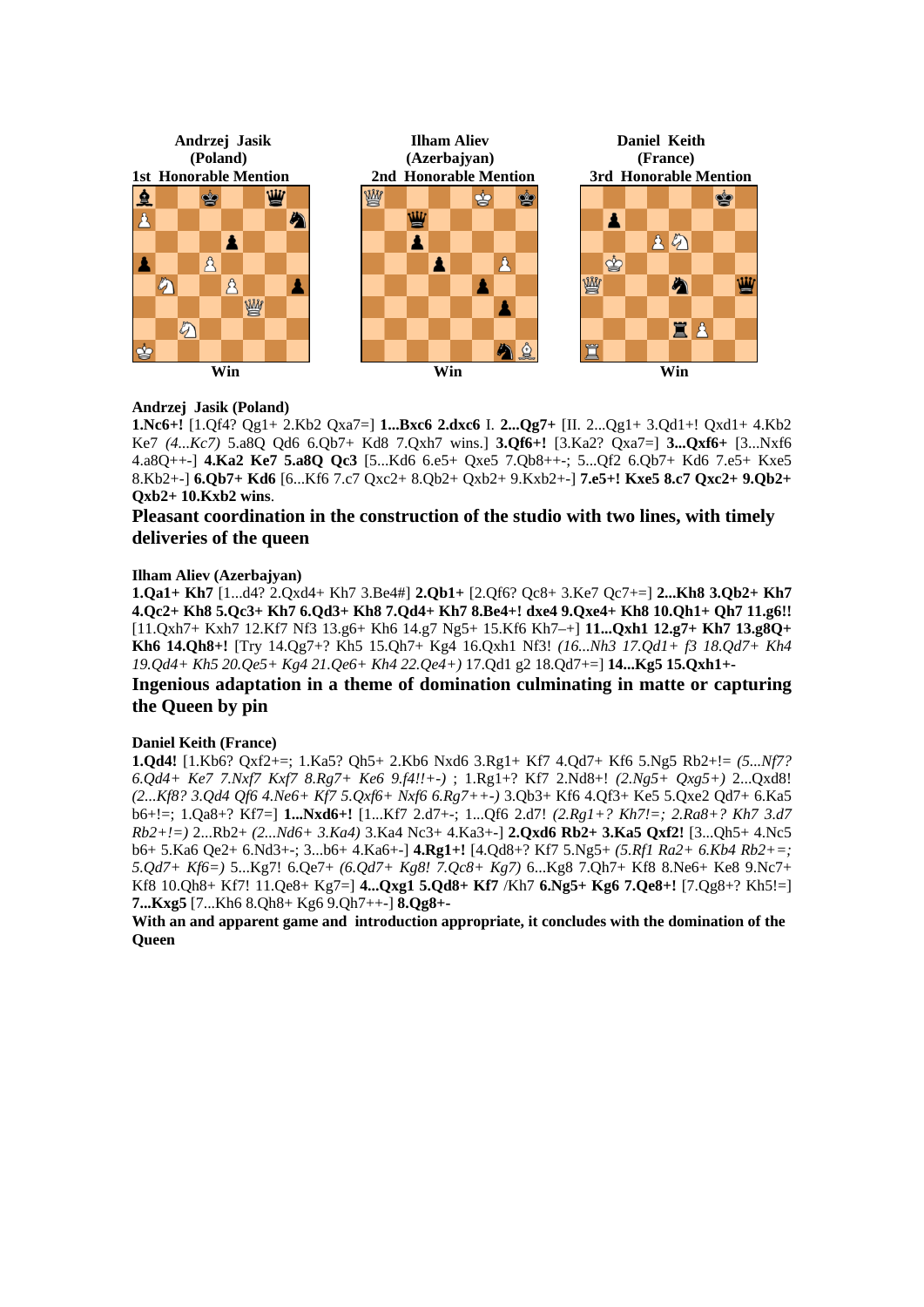

### **Richard Becker (USA)**

**1.Rd7+! Ke8 2.Rh7!** [2.Ra7? Rf3+ 3.Kg4 Rc3! 4.Rg6 Kf8 5.Ra8+ Kf7 =] **2...Bf6 3.Re6+!** [3.Ra6? Be7 4.Re6 Rf7 =; 3.Kg4? Be7 4.Rc8+ Bd8 5.Kh5 g4! 6.Kxg4 Rg8+ 7.Kf4 Rf8+ 8.Ke5 Rg8 =] **3...Kd8 4.Ra6 Ke8 5.Kg3!** zz [5.Kg4? Be7 6.Kh5 g4! 7.Kxg4 Rg8+ 8.Kf5 *(8.Kh5 Rg5+ 9.Kh6 Re5* (Rd5) =*; 8.Kf4 Bd8! 9.Raa7 Rf8+* =*)* 8...Rg5+ 9.Kf4 Rg8 10.Re6 Rf8+ 11.Ke5 Rf7 =] **5...Be7 6.Ra5!** zz [6.Kg4? Rf4+ =; 6.Ra7? Bd8! =] **6...Bf6** (Bd6+) **7.Kg4 Be7 8.Kh5 g4** [8...Bf6 9.Kg6 Be7 10.Ra8+ Bd8 11.Ra6 Rg8+ 12.Kh5 (Kh6) 12...g4 13.Re6+ Kf8 14.Rd7 +-] **9.Kxg4 Rg8+ 10.Kh5 Rf8 11.Rb5!** [11.Kg6? Rf6+ =; 11.Ra6? Rf5+ =] **11...Bd6** [11...Bf6 12.Rc5 Be7 13.Ra5 transposes] **12.Rd5 Be7** [12...Rf6 13.Ra5 Be7 14.Ra8+ +-] **13.Ra5 Bf6 14.Kg6 Be7 15.Ra8+ Bd8 16.Ra6 Rg8+ 17.Kh6 Bg5+ 18.Kh5 Be7** [18...Bd8 19.Re6+ (Rd6) +-] **19.Re6 Rg5+ 20.Kh6+- wins** 

**An interesting demonstration of domination, taking advantage of the obligatory position of the black king in the last row**

### **Emil Melnichenko (New Zealand)**

**1.Bc6+ Nd7+** [1...Kf8 2.Bxa4+- *(*or *2.Nxb6+- )* ; 1...Kxd8 2.dxc7#] **2.Bxd7+** [2.Kxc7? Ra7+=] **2...Kxd7**  [2...Kxd8 3.dxc7+ Kxd7 4.c8Q+; 2...Kf8 3.dxc7 Ra8+ 4.Kxa8 Bxd5+ 5.Kb8+-] **3.dxc7 Ra8+ 4.Kxa8 Kc8 5.Ka7 Bb3** [5...Bxd5 6.Kb6 Bc4 7.Nb7 similar to solution] **6.Ka6 Bc4+ 7.Ka5 Ba2 8.Kb5 Bxd5**  [8...Bb3 9.Kc5 Bxd5 10.Kb6+-] **9.Kb6 Bc4** [9...Be4 10.Nf7 Kd7 11.Nd6+-] **10.Nb7 Ba6** [10...Kd7 11.Nc5+ Kc8 12.Ne4 Kd7 13.Nf6+ Kc8 14.Ne8 Kd7 15.Kb7 Bd5+ 16.Kb8+-] **11.Nc5 Bb5 12.Ne4 Ba6 13.Nf6 Bb5** [13...Bc4 14.Ne8 Kd7 *(14...Ba6 15.Kxa6 Kd7 16.Kb7+-; 14...Be6 15.Nd6++-)* 15.Kb7+-; 13...Bd3 14.Ne8 Kd7 15.Kb7+-] **14.Nd5 Bd7 15.Ne7#** 

**Play entertaining, with the always welcome, culmination in mate** 

### **Michal Hlinka & Luboš Kekely (Slovakia)**

**1.Nxf3** [1.Nf1? d1Q 2.Nc3+ Kc2 3.Nxd1 Kxd1 4.d4 Ke2=; 1.Nc3+? Kc2 2.Rc8 Kxd3 3.Nxf3 d1Q! 4.Nxd1 Ke2= fork] **1...Rd7+ 2.Ke4** [2.Kc4? Rc7+! 3.Nxc7 d1Q=] **2...Rxd3! 3.Kxd3 d1Q+ 4.Nd2+ Kb2**  [4...Kc1 5.Rc8+ Kb2 6.Rc4+-] **5.Rc8!** [5.Rb8? Qc2+=] **5...Qa4** [5...Qc1 6.Nc4+ Kb3 7.Nd4+ Kb4 8.Rb8+ Ka4 9.Nb6+ Ka5 10.Nb3++-] **6.Nc4+ Ka1** [6...Kb3 7.Nd4+ Kb4 8.Rb8+ Kc5 9.Ne6+ Kd5 (9...Kc6 10.Rb6+ Kd7 *(10...Kd5 11.Rd6#)* 11.Nc5++-) 10.Nb6++-] **7.Kc3 Qa2 8.Rg8! Qf2** or Qh2 or Qb1 [8...Qe2 9.Nd4 Qe1+ 10.Nd2 Qe3+ 11.Kc2 Ka2 *(11...Qxd4 12.Ra8+ Qa4+ 13.Rxa4#)* 12.Ne2! Qa7 *(12...Qxe2 13.Ra8+ Qa6 14.Rxa6#)* 13.Nc3+ Ka1 14.Nb3#] **9.Ra8+ Qa2 10.Nba3** [10.Rg8+- is only waste of time] **10...Qb3+! 11.Kd2!** [11.Kxb3? stalemate] **11...Qb4+ 12.Kd1** [12.Kd3+- is only waste of time; 12.Kc1? Qe1+=; 12.Kc2? Qb7!=] **12...Qb7** [12...Ka2 13.Nc2++-] **13.Nc2+ Kb1 14.Ra1#** 

**Doubles with Knights, mates and elimination of threat,of stalemate, complete a study for the solutionists**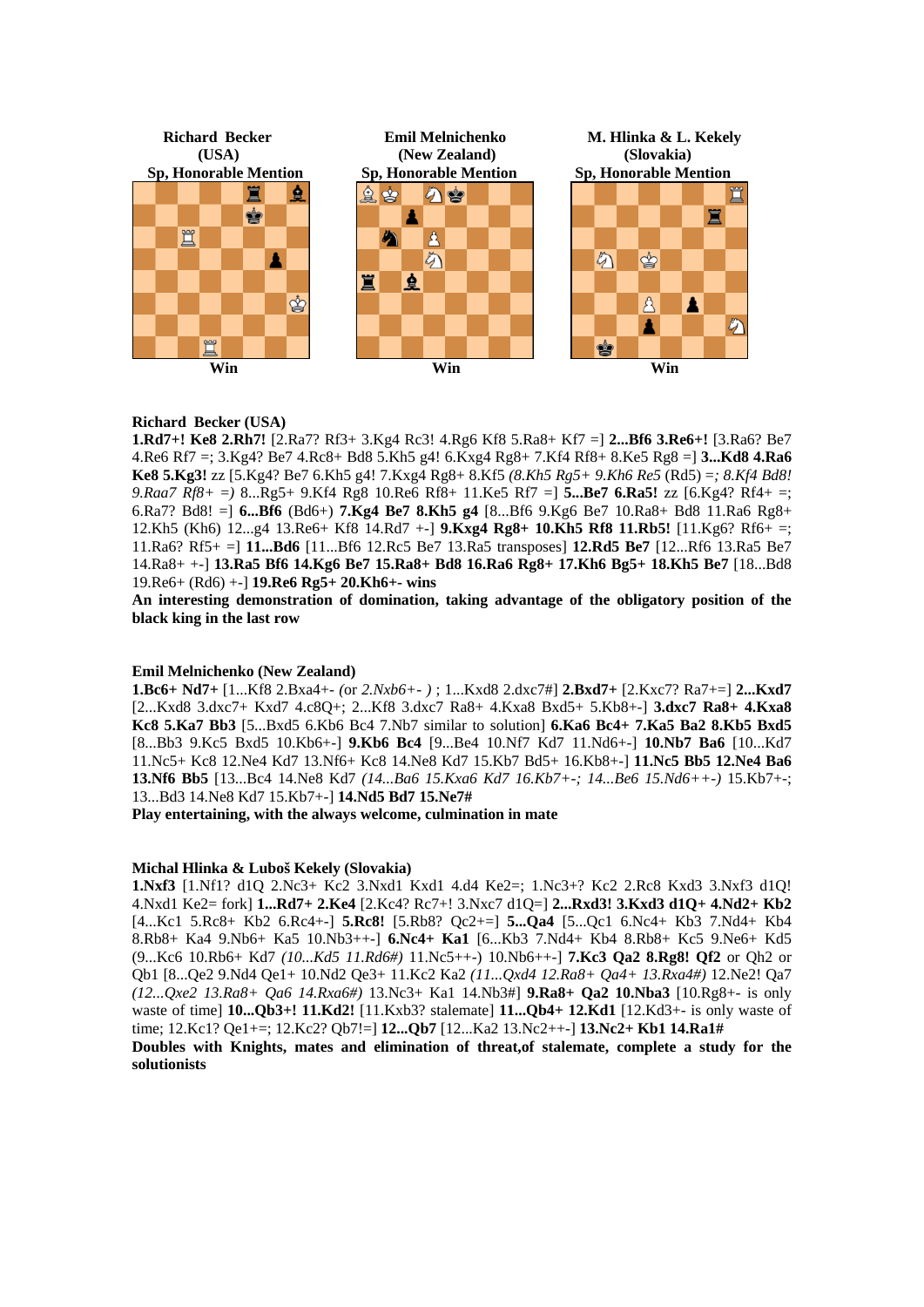

### **Michal Hlinka & Luboš Kekely (Slovakia)**

**1.Bf2** [1.Kxe6? Kxg7!=] **1...Rg5+!** [1...Rxg7 2.Kxe6!+- zz, as main line] **2.Kf6!** [2.Kxe6? Rxg7! zz 3.Nf8+ Kg8!=; 2.Kd6? Ra5 3.Nc4 Ra6+ 4.Ke7 Kxg7=] **2...Rg6+** [2...Rxg7 3.Kxe6!+- zz, as main line] **3.Kf7** [3.Ke7? Kh6! 4.Nf8 Rxg7+=] **3...Rxg7+ 4.Kxe6!** zz **4...Rg5** [4...Kg6 5.Nf5 Rg8 *(5...Rh7 6.Nf8++- )* 6.Ne7++-; 4...Rg6+ 5.Nf6+ Kh8 6.Neg4 Rg7 7.Be3 Rb7 8.Bh6 Rg7 9.Kf5 Rg6 10.Bc1 Kg7 11.Be3+-; 4...Kg8 5.Nf5 Rg2 6.Bc5 Re2+ 7.Kf6+-; 4...Kh8 5.Nf5 Rg4 6.Kf6 Ra4 7.Nf8 Ra2 8.Be3 Ra3 9.Bh6 Ra6+ 10.Ne6 Kh7 11.Bg7 Rb6 12.Bf8 Rb8 13.Ng5+ Kg8 14.Bc5+-] **5.Ng4! Kg6** [5...Kg7 6.Bd4+ Kg6 7.Nde5+ Kg7 8.Nf3++-; 5...Kg8 6.Nde5 Kg7 7.Bd4+- as main line; 5...Ra5 6.Kf7 Rf5+ 7.Ndf6+ Kh8 8.Bd4 Rf4 9.Ne5 Rxd4 10.Ng6#] **6.Nde5+ Kg7 7.Bd4 Rh5 8.Nd7+** switchback **8...Kg6 9.Nge5+**  [9.Nde5+ Kg7 10.Nd7+ Kg6 11.Nge5++- is only waste of time] **9...Kg5 10.Be3+ Kh4 11.Nf6 Rg5**  [11...Rh8 12.Ng6++-] **12.Nf3+!** and wins. Meredith. Reciprocal zugzwangs. Mate. Forks.[12.Bxg5+?  $Kxg5=1$ 

### **A domination that requires several and precise movements. Surely he will demand patience for his resolution**

### **Anatoly Skripnik & Pavel Arestov (Russia)**

**a) 1.b4! Ra4 2.Rc4** zz [Megtévesztés: 2.Rc8? Ka2 3.Kc2 Ka3 4.b5 Rg4 5.Kc3 Rg3+ 6.Kc4 Rg4+ 7.Kc5 Rg5+ 8.Kc4 Rg4+ döntetlen.] **2...Ka2 3.Kc2** zz **3...Ka3 4.Kc3 Ra8 5.Rc5** [5.Rc6? Ka4 6.Kc4 h5 7.b5 Ka5 8.Kc5 h4 9.Rc7 h3=] **5...Ka4 6.Kc4!** zz. **6...Ra7** [6...h5 7.Rxh5 Rc8+ 8.Rc5 Rb8 9.Ra5#] **7.Rc8!**  [7.Rc6? Ra8 8.Rc5 Ra7] **7...h5 8.b5 Ka5 9.Kc5 h4 10.b6 Rb7 11.Ra8+-**

**b) Black pawn in e7: 1.b4 Ra4 2.Rc8!** [Megtévesztés: 2.Rc4 Ka2 3.Kc2 Ka3 4.Kc3 Ra8 5.Rc5 Ka4 6.Kc4 e6! zz. 7.Rc7 e5 8.b5 Ka5 9.Kc5 e4 10.b6 Ka6 11.Kc6 e3 12.Kc5 e2 13.Re7 Rc8+ döntetlen.] **2...Ka2** [2...Rxb4? 3.Ra8++-] **3.Kc2 Ka3 4.b5 Ra5** [4...Rd4 5.Kc3; 4...Ra7 5.Kc3 Ka4 6.Kc4 Ka5 7.Kc5 Rb7 8.Ra8++-] **5.Kc3 Ka4 6.b6 Kb5 7.b7+-**.

**c) White pawn in g2 : 1.Rxa2+ Kxa2 2.Kc2 Ka3 3.g3!** ZZ [Megtévesztés: 3.g4 Kb4 4.Kd3 Kc5 5.Ke4 Kd6 6.Kf5 h5 7.gxh5 Ke7 8.Kg6 Kf8=] **3...Kb4** [3...Ka2 4.g4] **4.Kd3 Kc5 5.Ke4 Kd6 6.Kf5 Ke7 7.Kg6+-**.

**d) No black pawn : 1.b3** [Megtévesztés: 1.b4 Rb2! 2.Rxb2 patt.*(2.Rc5 Ka2 3.Ra5+ Kb3=)* ] **1...Ra3**  [1...Rb2 2.Rc5 Ka2 3.Ra5++-] **2.Rc3 Ka2 3.Kc2 Rxb3 4.Rxb3 +-**.

**Notable configuration, mathematical-compositional, using the same material**